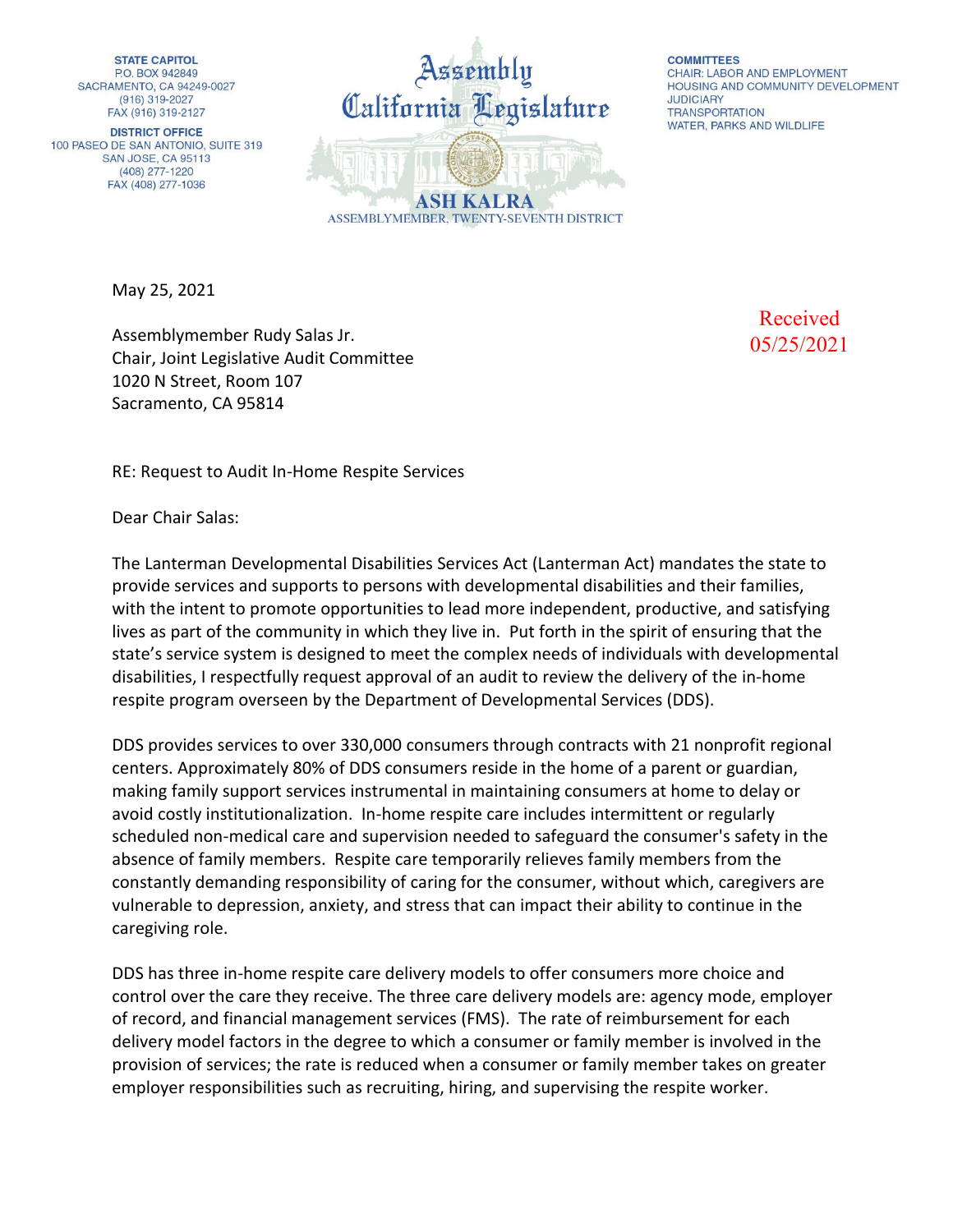The most utilized care delivery model is the agency mode, which provides full service to consumers. The agency performs employer responsibilities (from recruiting to paying respite workers) without involving the consumer or family member in the process. Payment for services are based on the schedule of allowable range of rates established by DDS. The current lower and upper limits are set at \$22.32 per hour and \$30.85 per hour, respectively. The temporary rate of \$26.73 per hour is reserved for newly-vendored respite agencies.

The employer of record model, on the other hand, is similar to the agency model with one exception-the respite agency hires an individual identified and recruited by the consumer through their own network. With the modified employer duties, respite agencies are then paid a negotiated rate that is slightly lower than the agency model hourly rate to account for reduced recruitment costs.

The third model, FMS, is the least utilized delivery mode among consumers. FMS was created pursuant to new regulations which prevented direct payments to consumers or family members for procuring respite services. While FMS is comparable to the employer of record model, it is primarily focused on carrying out payroll and disbursement duties including other legally mandated employer obligations, thereby giving consumers more autonomy to manage or direct their own care. Unlike the first two models, the FMS agency rate and the respite worker rate are separate and prescribed in state laws. The respite worker rate is currently at \$19.18 per hour which includes payroll taxes and other costs.

State law requires regional centers to promote equity and reduce disparities in expenditures. Prior to the COVID-19 pandemic, 22% of authorized respite care services were left unused by consumers and families. Although the pandemic has heightened the need for family support services because the usual supports of schools, day services, and other programs have either been redesigned or suspended, the disparity in rate of service utilization has increased to 27% at the end of fiscal year 2020-21. The growing gap between authorized services and purchase of service expenditures for respite care demonstrates that barriers to consumer's utilization of authorized services exist, and underscores an inequity in access to services. To address the low utilization rate, the state should do more to assist consumers and families with the difficult task of finding suitable, flexible, and culturally competent respite workers.

It is for these reasons that I am requesting an audit of the delivery of in-home respite services. The benefits of the FMS model warrants a review to address inequity in service access. FMS is the most cost-effective model between the three models. The mere transition of some respite services from an agency model to an FMS model, if appropriate, would generate savings from \$3.14 to \$11.67 per service hour to regional centers.

More importantly, the FMS model provides a greater degree of control, choice, and flexibility to consumers, contributing to its high utilization rate compared to the respite agency model. Under the FMS model, the consumer retains the decision to hire and supervise the respite worker of their choice - one who is familiar, culturally-competent and able to provide the